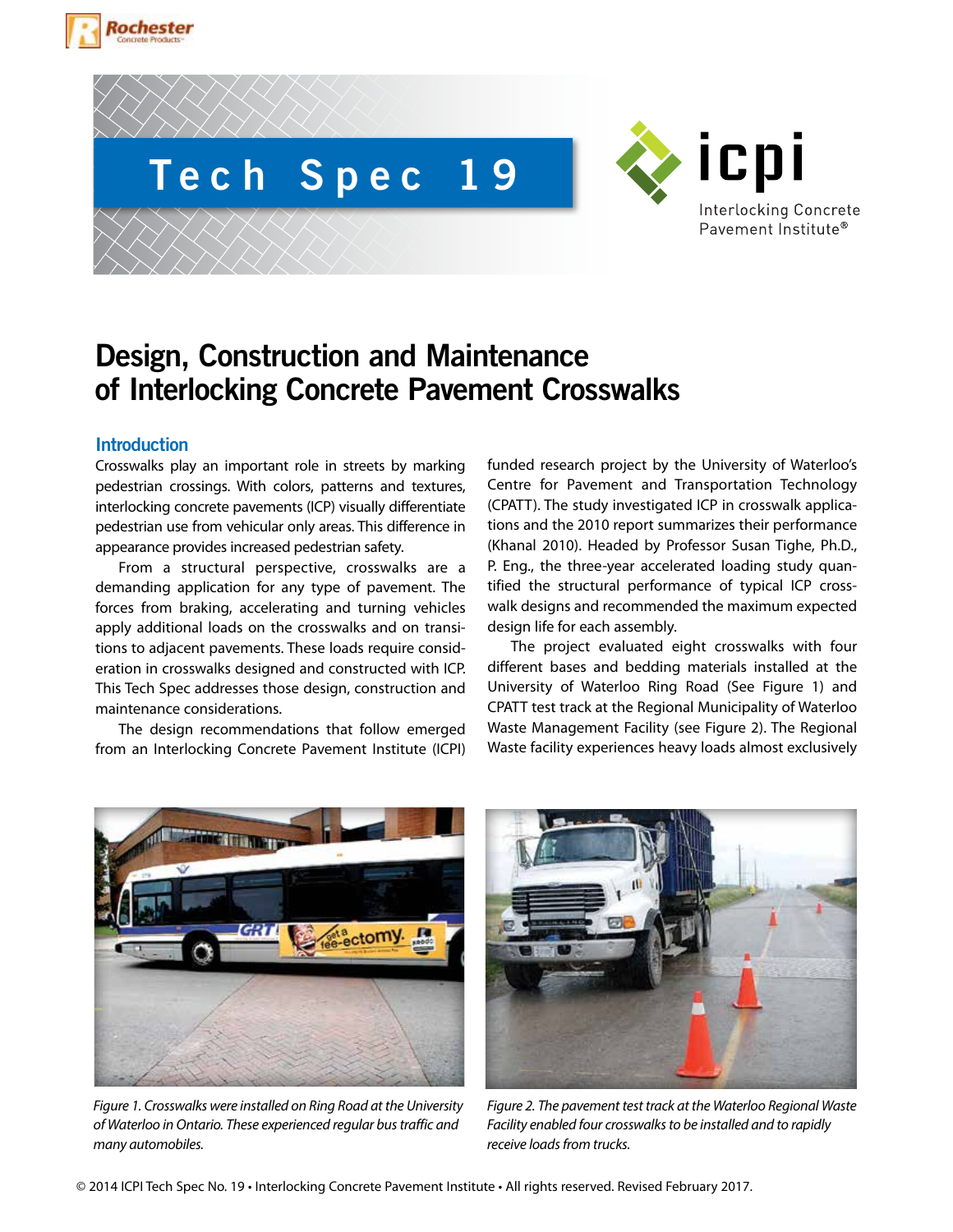from truck traffic hauling solid wastes to a landfill. Trucks are weighed while entering this facility which enabled an accurate estimate of loads. The campus Ring Road experienced mostly car and regular bus traffic.

Axle loads vary significantly, from light cars (e.g., 2000 lbs or 9 kN) to fully loaded trucks or buses (i.e., 25,000 lbs or 111 kN). This range is standardized into 18,000 lb (80 kN) equivalent single axle loads (ESALs) and is used by engineers to assess vehicle loads in pavement design. The life of a pavement is in part defined by the number of axle loads applied and the magnitude of those loads, especially from trucks since they damage pavements the most. When the accumulated damage reaches the serviceability limit, i.e., the pavement no longer provides service for which it was intended, the pavement needs major rehabilitation. Damage in ICP is typically rutting.

The amount of damage received by pavement from a vehicle applying one ESAL is equivalent to damage from thousands of automobiles. For example, axle loads from cars are typically 0.0002 ESAL, whereas a loaded truck or bus might be 3 ESALs. Therefore, the amount of damage to a pavement from 15,000 cars would equal the damage from one truck. Defining the expected life of a pavement or its capacity to provide acceptable service while accumulating damage from loads is expressed in ESALs. The greater the ESALs, the longer its life and resistance to rutting. Estimating pavement life in years requires an estimate of the total ESALs given selected pavement materials, subgrade soils, drainage and climate. For further information, *ICPI Tech Spec 4–Structural Design of*  *Interlocking Concrete Pavement for Roads and Parking Lots* (ICPI 1995) provides an in-depth explanation of ESALs and pavement design.

The CPATT research recommended lifetime ESALs for various crosswalks assemblies. The ESALs were estimated using several analytical tools familiar to pavement engineers. These include the following:

- Periodic condition surveys to determine changes in a pavement condition index (PCI).
- Measuring pavement deflection under wheel loads. Increasing deflection means the pavement structure is failing and not necessarily the wearing course. The amount and rate of increases in deflections can help predict when the pavement will no longer be serviceable. Deflection measurements were taken using a portable falling weight deflectometer (PFWD), and a standard falling weight deflectometer (FWD). The devices apply instantaneous wheel loads while measuring very small deflections in pavement surface. Through modeling and experience with pavement materials, these deflections can be used to predict pavement life expressed as ESALs. The FWD also helped determine the amount of load transfer from the pavers to the concrete headers constructed to restrain the pavers.
- Moisture and temperature of bases and soil subgrades
- Rut depth, movement of the bases and soil subgrade measured by strain gauges

Lifetime ESALs were estimated based on three years of loading at these two locations. All interlocking con-



*Figure 3. Estimated life in millions of ESALs for ICP test sections*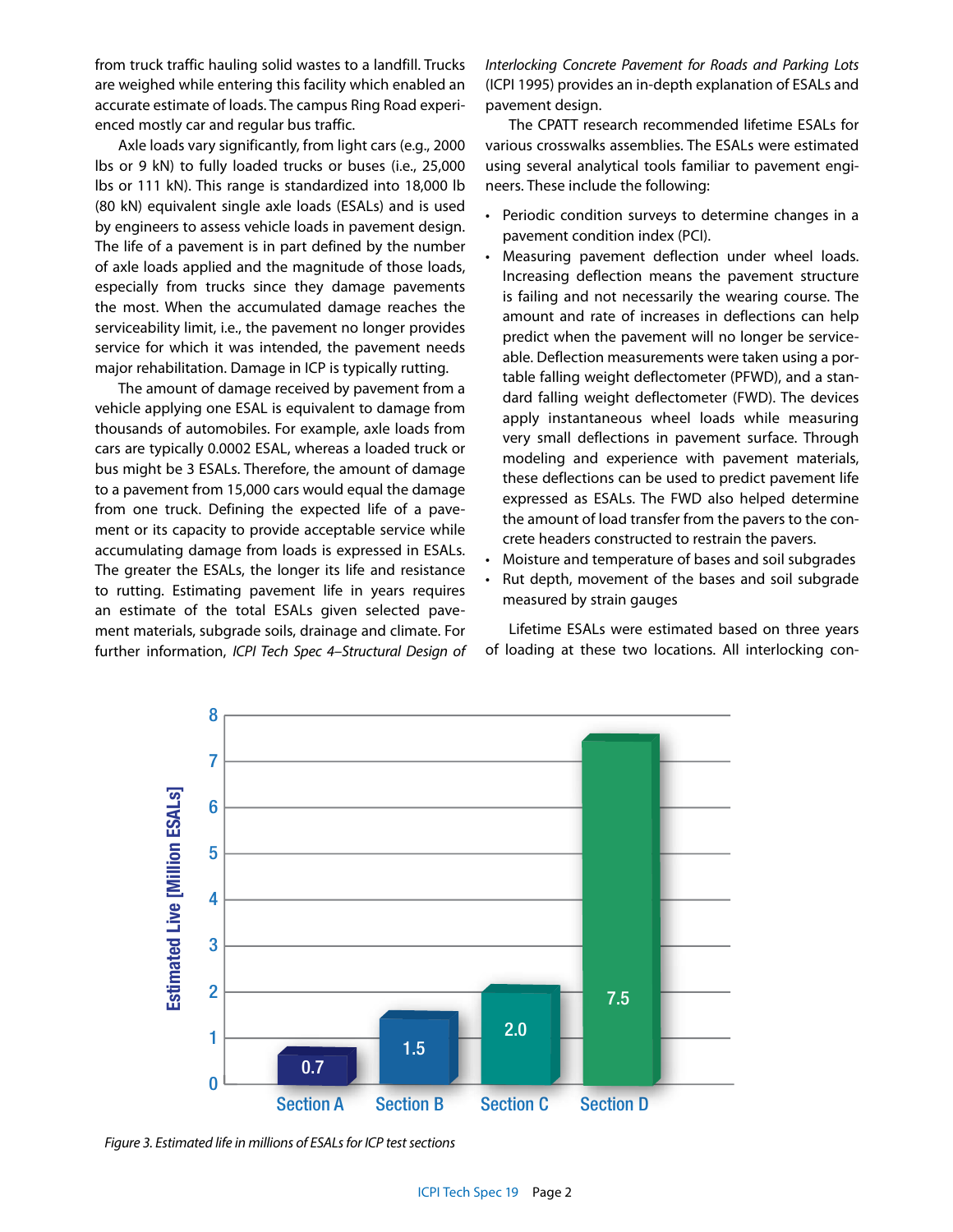crete pavers were 3  $\frac{1}{8}$  in. (80 mm) thick and placed in a 45 degree herringbone pattern. The crosswalks sections were as follows:

- **Section A—Aggregate base, concrete header, sand set** Sand-set pavers over an 8 in. (200 mm) thick compacted aggregate base (Ontario Granular A) and a 14 in. (350 mm) thick compacted subbase (Ontario Granular B). The pavers were constrained with concrete headers. A representative detail is provided in Figure 6.
- **Section B—Asphalt base, aluminum header, sand set** Sand-set pavers over a 4 in. (100 mm) thick asphalt base over 2 in. (50 mm) compacted aggregate base (Ontario Granular A) over an 18 in. (450 mm) thick compacted aggregate base (Ontario Granular B) with an aluminum header against adjacent saw-cut asphalt pavement. A representative detail is provided in Figure 7.
- **Section C—Concrete base, concrete header, sand set**  Sand-set pavers over an 8 in. (200 mm) thick concrete base and a 16 in. (400 mm) thick compacted aggregate subbase (Ontario Granular B) with the pavers constrained by concrete headers. A representative detail is provided in Figure 8.
- **Section D—Concrete base, concrete header, bituminous set**

Bituminous set pavers (1 in. or 25 mm thick sand-asphalt bedding layer) over an 8 in. (200 mm) thick concrete base and a 16 in. (400 mm) thick compacted aggregate subbase (Ontario Granular B). The pavers were restrained with concrete headers. A representative detail is provided in Figure 9.

# **Recommended Design ESALs for Each Section**

Figure 3 illustrates the estimated lifetime ESALs for each crosswalk assembly.

The conclusion of the study recommend the following design lives for each assembly:

- Section A with concrete headers, aggregate base and sand setting bed has an estimated life of 0.7 million ESALs. This section has the shortest estimated life span and the lowest construction cost. This crosswalk section is appropriate in commercial drives, parking lots, and minor residential collector road applications with mostly automobile traffic.
- Section B with concrete headers, asphalt base and a sand setting bed has an estimated life of 1.5 million ESALs. This crosswalk section is a major collector road with some truck traffic.
- Section C with concrete headers, concrete base and a sand setting bed has an estimated life of 2 million ESALs. This section is also be appropriate for a major collector road application.
- Section D with concrete headers, concrete base and a bituminous-sand setting bed has an estimated life

of 7.5 million ESALs. This section had the highest construction cost, but provided a significantly higher life span when compared to the other sections evaluated. This crosswalk section would be appropriate for arterial road application in urban settings subject to regular bus and truck traffic.

In summary, the research noted that each section functioned as an effective crosswalk with different estimated life spans. Selection should be based on the anticipated traffic loads and a life-cycle cost analysis that considers initial costs and future maintenance.

# **Crosswalk Design and Construction Considerations**

Several design and construction aspects of interlocking concrete pavement (ICP) are also common to all crosswalks. Structural design can be developed using *Tech Spec 4–Structural Design of Interlocking Concrete Pavement for Roads and Parking Lots* (ICPI 1995) as well as ASCE/ANSI 58-10 *Structural Design of Interlocking Concrete Pavements for Municipal Streets and Roadways* (ASCE 2010). For crosswalks designed for more than 1.5 million lifetime ESALs, a cement or asphalt-stabilized base should be considered. General guidance on ICPI construction is in *Tech Spec 2– Construction of Interlocking Concrete Pavement* (ICPI 1995). Bedding sand selection is a key factor in ICP performance and *Tech Spec 17–Bedding Sand Selection for Interlocking Concrete Pavements in Vehicular Applications* (ICPI 2007) provides guidance. Crosswalks exposed to more than 1.5 million lifetime ESALs utilizing sand bedding require careful selection and testing of the sand to help ensure durability under truck traffic. *Tech Spec 9–Guide Specification for the Construction of Interlocking Concrete Pavement* (ICPI 1999) may be useful for developing a project specific specification. These Tech Specs as well as the detail drawings and corresponding guide specification are available at www. icpi.org.

**Paver Selection—**Interlocking concrete pavers used in crosswalk applications should be at least  $3^{1}/_{8}$  in. (80 mm thick) and meet specific requirements for compressive strength, absorption and freeze thaw durability for U.S. applications as specified in ASTM C936 *Standard Specification of Solid Concrete Interlocking Paving Units* (ASTM 2016) and for Canadian applications per CSA A231.2 *Precast Concrete Pavers* (CSA 2014). A summary of the requirements in each follow:

#### ASTM C936

- Average compressive strength (ASTM C140): 8,000 psi (55 MPa) with no individual unit under 7,200 psi (50 MPa).
- Average Water Absorption (ASTM C140): 5% with no unit greater than 7%.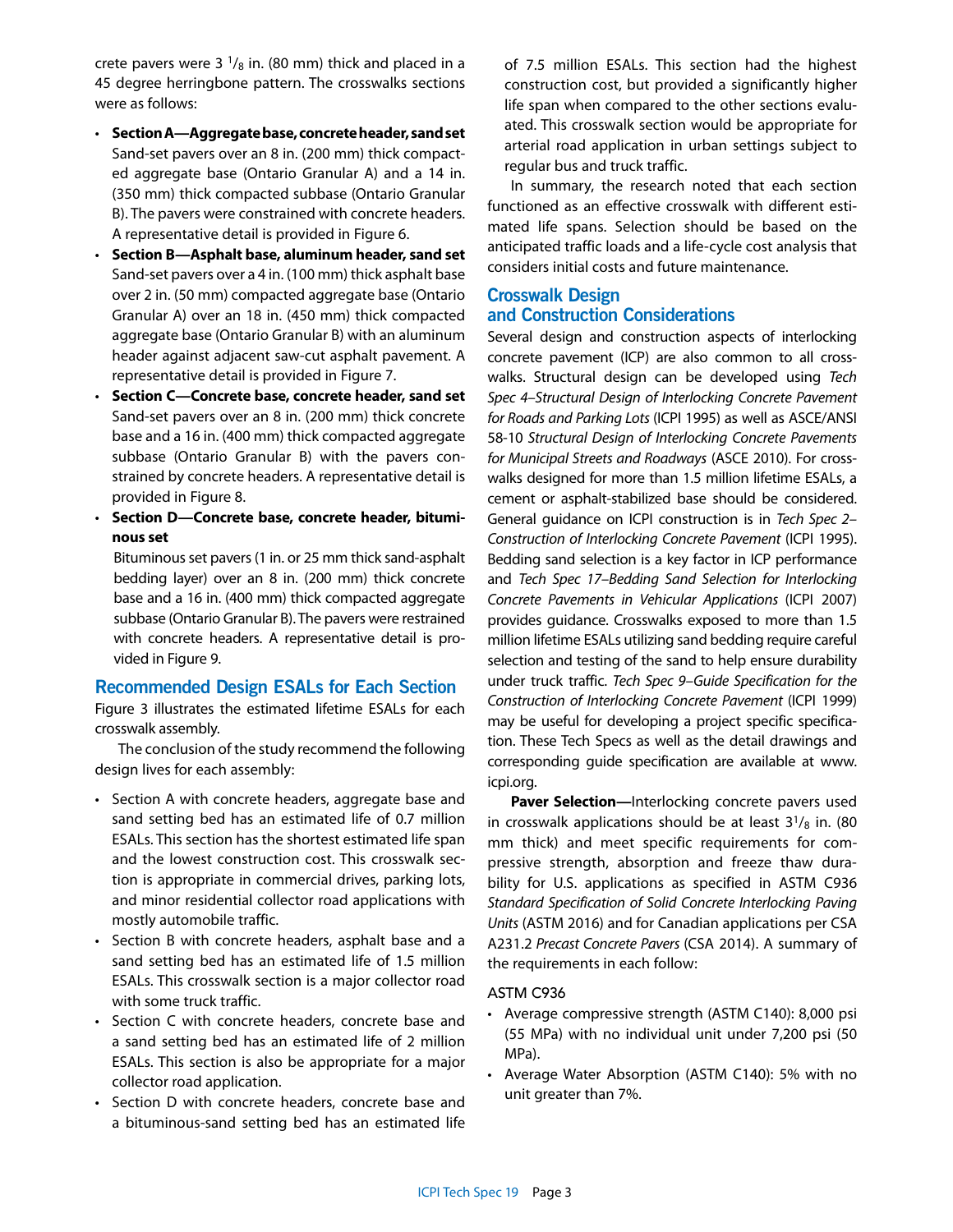



*Figure 4. 45 degree herringbone pattern Figure 5. 90 degree herringbone pattern*

• Freeze/Thaw Resistance (ASTM C1645): No greater loss than 225 g/m2 of total surface area after 28 freeze-thaw cycles or no greater loss than 500 g/m2 after 49 cycles. Paver units are immersed in water or 3% saline solution depending on anticipated exposure. Freeze-thaw testing requirements can be waived for applications not exposed to freezing conditions.

#### CSA A231.2

- Average cube or core compressive strength: 50 MPa with no individual unit under 45 MPa.
- Freeze/Thaw Resistance: average loss of mass no greater than (a) 225  $q/m^2$  of the total surface area of the individual paver after 28 cycles of freezing and thawing; or (b) no greater loss of 500 g/ $m^2$  of the total surface area after 49 cycles. Paver units are immersed in 3% saline solution.

**Paver Shape and Laying Patterns—**ICPI recommends that units subject to vehicular traffic have an aspect ratio (length/thickness) of no greater than 3:1. This ensures a high level of rotational interlock or resistance to rotational movement of the individual concrete units. ICPI also recommends that interlocking concrete pavers have a plan ratio (length/width) between 2:1 and 3:1 for those subject to vehicular traffic. This allows for placement in herringbone patterns which creates a higher level of interlock throughout the pavement surface. Herringbone patterns exhibit shorter, discontinuous joint lines that allow the paving units to distribute load more widely than other patterns. These are shown in Figures 4 and 5.

To complete these patterns, units are cut at the perimeter. ICPI recommends that cut units exposed to tires be no less than  $\frac{1}{3}$  of a whole unit in order to help maintain stability. A string course, also called a sailor course, is recommended along the edge restraint to help distribute loads at the perimeter of the crosswalk.

**Bedding sand—**Bedding sand between the base and the pavers should be hard as practically available. It should be coarse, washed, clean, non-plastic, free from deleterious or foreign matter, symmetrically sub-angular shaped, natural or manufactured from crushed rock. The bedding sand should meet the grading requirements of ASTM C33 and is typically referred to as concrete sand. ICPI does not recommend limestone screenings or stone dust in any interlocking concrete pavement. This material typically has irregularly shaped, weaker particles that often degrade after repeated loading. These materials also have a high percentage of fine material which absorb and hold water. This can lead to surface instability and settlement. ICPI does not recommend mason sand or sand conforming to ASTM C144 for the bedding layer. This sand is too fine and will hold water.

Bedding sand durability is important for crosswalks and other vehicular pavements exposed to high traffic loads, especially truck traffic. *ICPI Tech Spec 17–Bedding Sand Selection for Interlocking Concrete Pavements in Vehicular Applications* (ICPI 2007) recommends durability evaluation using the Micro-Deval degradation test per ASTM D7428. The maximum recommended loss is 8%. This test is recommended when pavers and sand will be placed over concrete, or asphalt, and subject to traffic over 1.5 million ESAL or a Caltrans Traffic Index of 9.5. If high traffic loads are anticipated and suitable bedding sand cannot be specified, the designer should consider using bitumen-set bedding under the pavers as described later.

**Geotextile—**ICP installed on a concrete or asphalt base, as shown in Figures 7, 8 and 9, is called an overlay. Overlays that utilize bedding sand, such as in Figure 7 and 8, rely upon it to provide a uniform level surface for the pavers. Curb joints around the perimeter of the rigid base or other structures represent an opportunity to lose bedding sand. These areas must be covered with geotextile to prevent its loss. ICPI recommends using a geotextile strip 12 in. (300 mm) wide to cover continuous joints or geotextile patches 12 in. by 12 in. (300 by 300 mm) over drain holes. If there is a high potential for the base to crack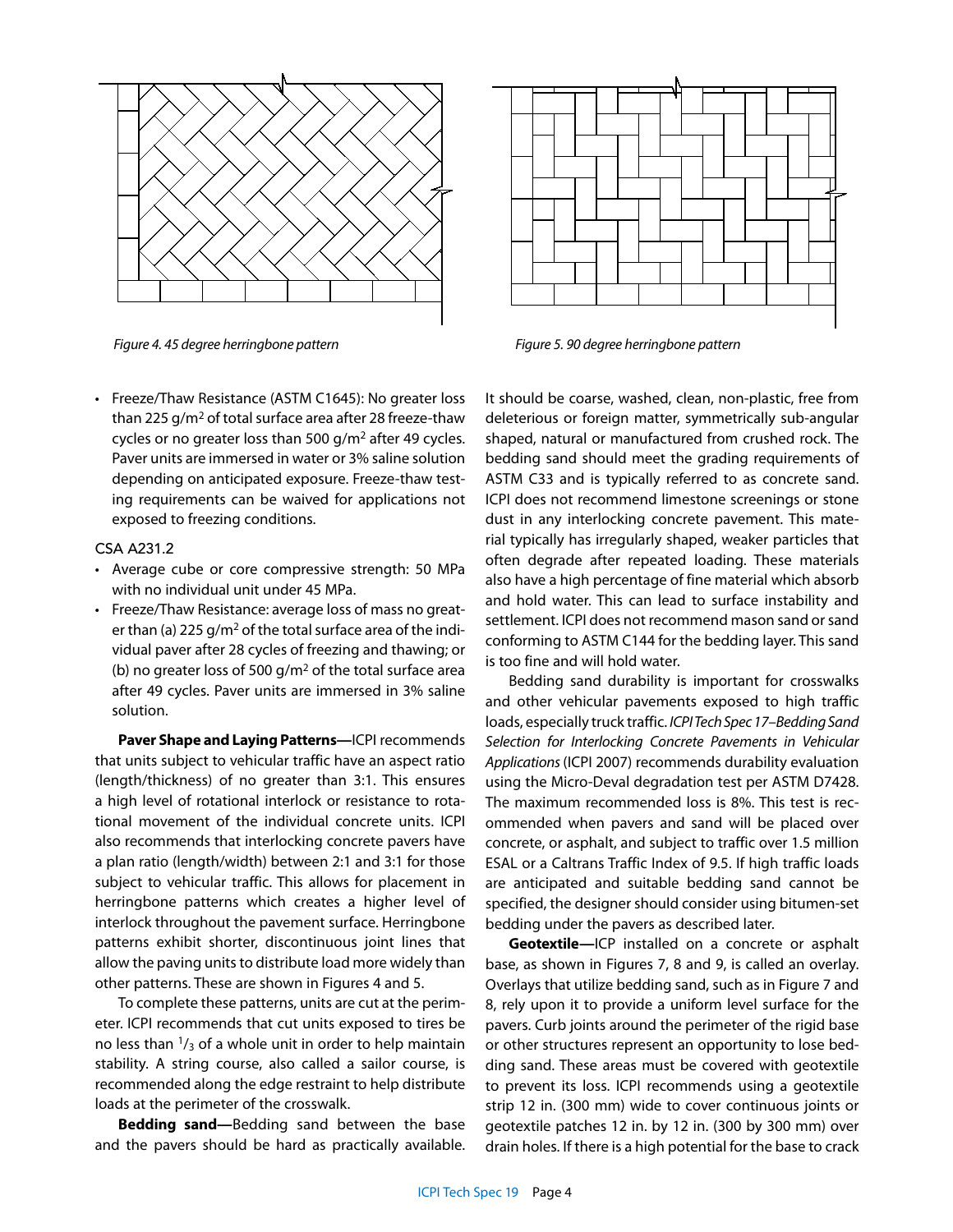and allow bedding sand loss, it should be covered with geotextile. When selecting a geotextile, criteria should consider the permittivity (ability to allow water to flow through) and the abrasion resistance. Typically a heavier weight non-woven geotextile or woven multi-filament / mono-filament geotextile would be appropriate. The geotextile manufacturer should be consulted for additional advice.

**Joint sand—**Mason sand conforming to the gradation specified in ASTM C144 is used for jointing sand. Use a material where the largest sieve size easily enters the smallest joints. For example, if the smallest paver joints are 2 mm wide, use sand 2 mm and smaller in particle size. ASTM C33 sand can be used for joint sand but joints generally need to be several millimeters wide, otherwise extra effort may be required in sweeping material and compacting the pavers in order to completely fill the smaller joints.

**Drainage—**Drainage is an important consideration in the overall design of the crosswalk. The pavement around the crosswalk must direct surface water away from it. If water is allowed to pond or settle on the crosswalk it can penetrate the pavement and possibly overload the inter-

nal drainage system. This can lead to saturation of the bedding sand, which may then migrate under load and cause the surface to rut.

Providing a slight slope to the crosswalk surface encourages runoff instead of infiltrating into the ICP system. Typically a minimum slope of 2% is sufficient. The use of sealers or stabilized joint sand can also reduce the amount of water penetrating through the joint sand. At the end of construction, the ICP surface should be between  $\frac{1}{8}$  in. to  $\frac{1}{4}$  in. (3 to 6 mm) above adjacent drainage inlets, concrete collars or channels. This helps ensure that any further settlement of the system does not create a depression beside these rigid elements where water will collect and infiltrate.

Designs should consider internal drainage of the system and in particular the bedding layer as no paver surface is completely waterproof. Water can exit bedding sand through drilled weep holes into catch basins or other drainage structures at the bedding sand elevation. Typically a geotextile is used to cover the weep holes to keep the bedding sand from migrating into them. Geotextile should not be used to cover drain holes under bituminous-sand bedding because the heat from the



NOTE:

- 1. BASE THICKNESS VARIES WITH TRAFFIC, CLIMATE, AND SUBGRADE CONDITIONS.
- RESIDENTIAL STREETS. CONCRETE CURBS DO NOT DEFLECT TO THE SAME DEPTH AS PAVERS OR EXISTING ASPHALT. THIS DETAIL IS NOT RECOMMENDED FOR OTHER THAN LOW VOLUME 2.
- 3. THICKENING ASPHALT PAVEMENT ADJACENT TO CONCRETE CURB IS RECOMMENDED.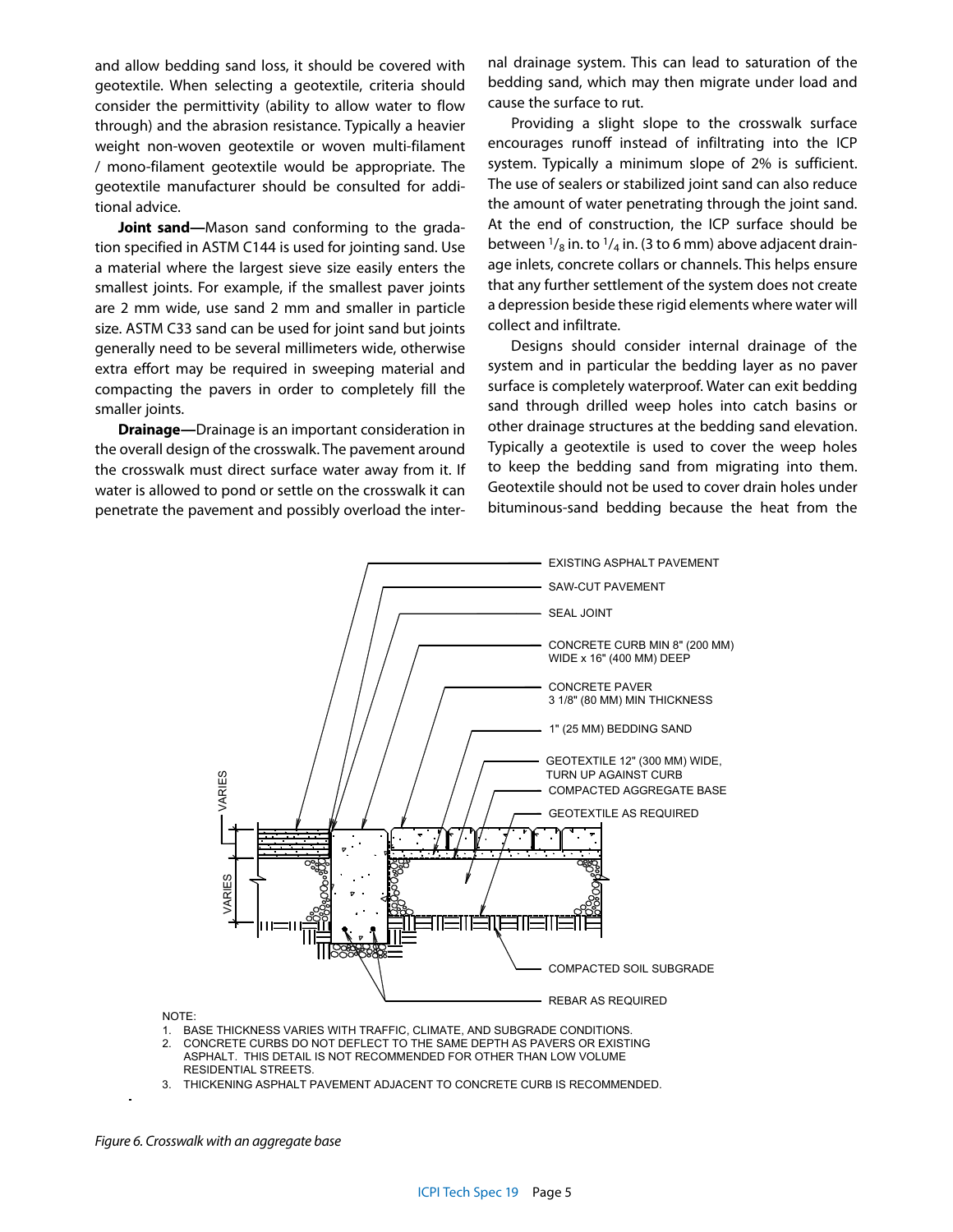

- DO NOT PROVIDE DRAIN HOLES TO SUBGRADE WHEN WATER TABLE IS LESS THAN 2 FT. (0.6 M)
- $3<sub>l</sub>$ FROM TOP OF SOIL SUBGRADE. PROVIDE DRAIN HOLES TO CATCH BASINS.

*Figure 7. Crosswalk with an asphalt base*



- 1. BASE THICKNESS AND REINFORCING VARIES WITH TRAFFIC, CLIMATE AND SUBGRADE CONDITIONS.
- 2. CONCRETE BASE MINIMUM 2% SLOPE FROM CENTERLINE TO CURB.<br>3. DO NOT PROVIDE DRAIN HOLES TO SUBGRADE WHEN WATER TABLE
- 3. DO NOT PROVIDE DRAIN HOLES TO SUBGRADE WHEN WATER TABLE IS LESS THAN 2 FT. (0.6 M) FROM TOP OF SOIL SUBGRADE. PROVIDE DRAIN HOLES TO CATCH BASINS.

*Figure 8. Crosswalk with a concrete base and sand setting bed*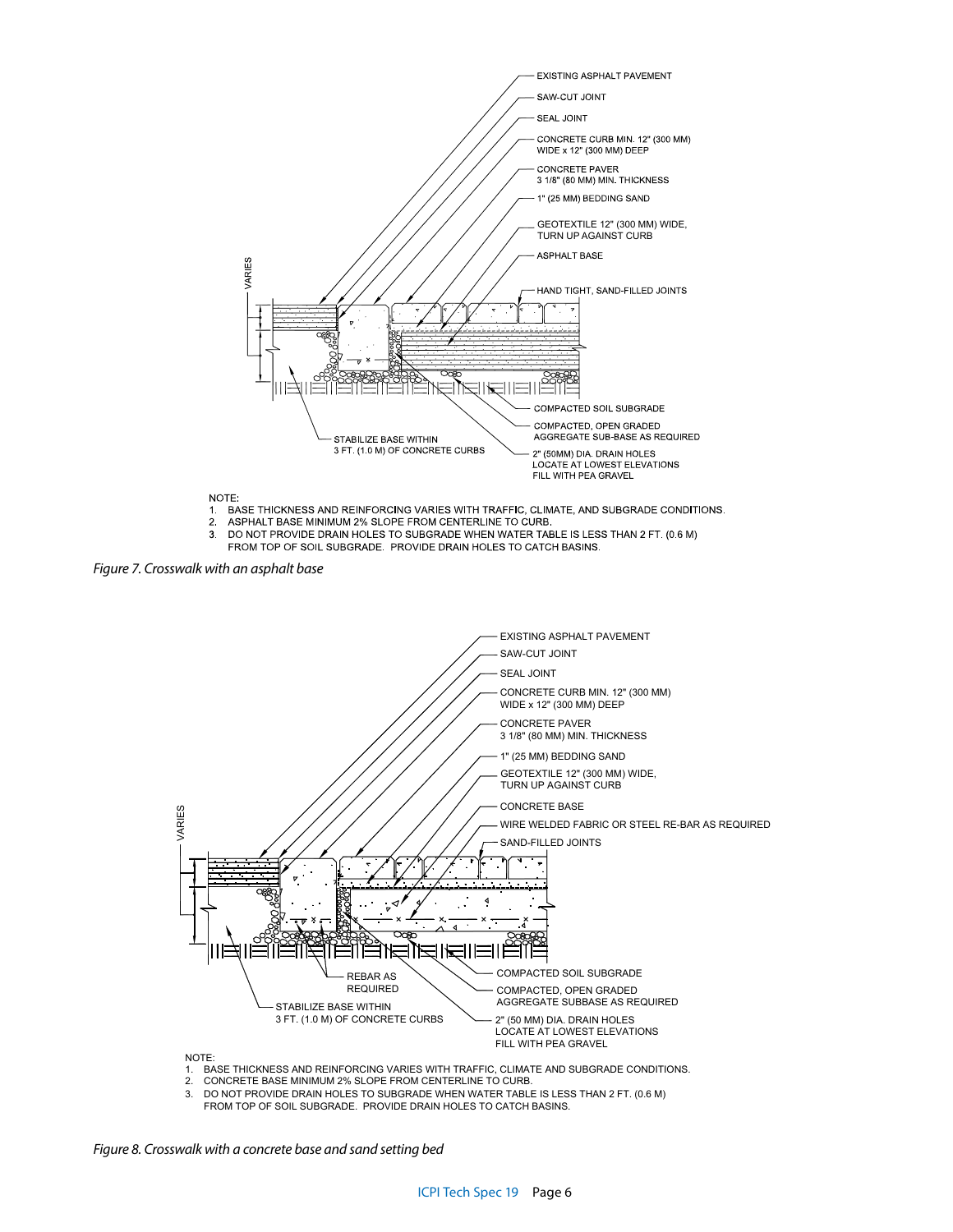

*Figure 9. Crosswalk with bituminous-set concrete pavers*

applied bituminous material will typically soften and melt the geotextile.

When constructing a crosswalk with a rigid base like concrete or asphalt as shown in Figures 7, 8 and 9, ICPI recommends that weep holes be cast into or drilled vertically through the base. These holes should be a minimum of 2 in. (50 mm) diameter (in non-bituminous setting bed applications), filled with compacted washed, angular aggregate approximately  $\frac{1}{4}$  to  $\frac{3}{8}$  (6 to 9 mm) in size. The weep holes should be covered with a patch of geotextile at least 12 by 12 in. (300 by 300 mm) to prevent bedding sand loss into the weep holes. Drain holes should be placed around the perimeter of the base and at the lowest elevations spaced at a minimum separation of 10 to 15 ft. (3 to 5 m). Weep holes typically convey small amounts of water that can be absorbed by the base and soil subgrade. However, if the water table is close to the pavement base as in some coastal areas, piping the drain holes to a storm sewer may help prevent the water from rising into the pavement via the weep holes.

### **Bitumen-set Crosswalk Section**

This section consists of a concrete base with a concrete header and a  $\frac{3}{4}$  in. (20 mm) thick sand-asphalt bedding layer, rather than sand, under the concrete pavers. See Figure 9. Construction of base and header structure for this section is almost identical to Figure 8. However, after the concrete base is cured, a tack coat of emulsified asphalt is applied. This is allowed to dry before a  $3/4$  in. (20 mm) thick layer of bituminous sand is applied and compacted. This layer can be a state or provincial transportation department specification for an asphalt finish layer typical to most roads. Asphalt placement must be done while the mix is hot and in a compactable state.

After the compacted asphalt cools, a thin layer of neoprene-asphalt mastic is applied with a squeege onto the surface and allowed to dry. The pavers are placed on this adhesive. Once placed, the pavers cannot be easily relocated. When the placement of pavers is complete (including cut units), jointing sand is spread to fill the joints and the pavers are compacted. Detailed construction procedures for this assembly and the other types can be found in ICPI guide construction specifications at www.icpi.org*.* 

#### **Maintenance**

All pavements require maintenance and it is essential for their long term performance. Below is a list of some distress found in ICP crosswalks that require maintenance.

**Subsidence, Settlement—**This distress is generally attributed to bedding sand loss. Repair typically requires the removal of the pavers and bedding sand in the subsided area. Discard any damaged paver and bedding sand. Identify the reason for the bedding sand loss, i.e. a joint or